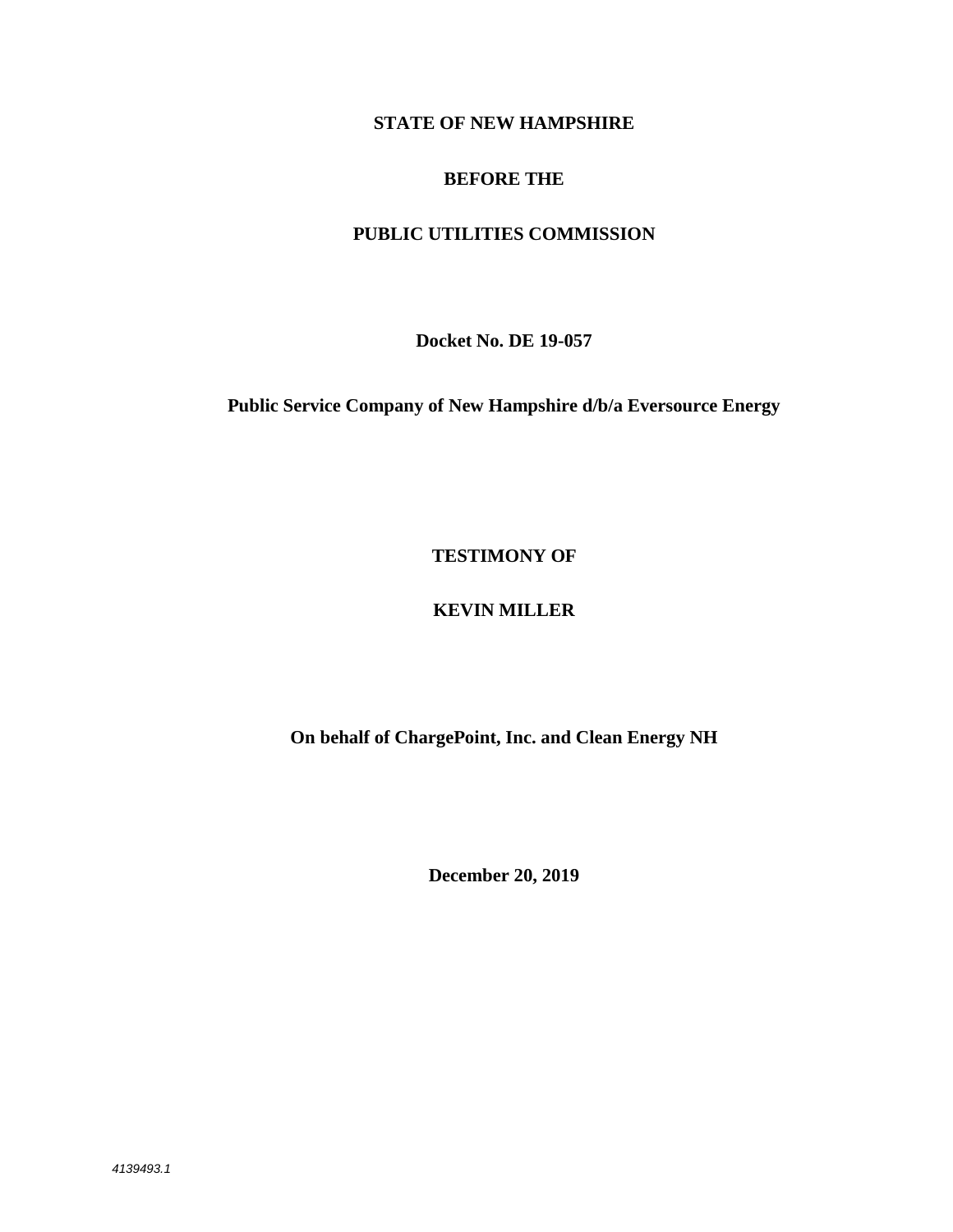ChargePoint/Clean Energy NH Docket No. DE 19-057 Testimony of Mr. Miller Page **1** of 18

# **STATE OF NEW HAMPSHIRE**

#### **BEFORE THE NEW HAMPSHIRE PUBLIC UTILITIES COMMISSION**

#### **DIRECT TESTIMONY OF KEVIN MILLER**

### **PUBLIC SERVICE COMPANY OF NEW HAMPSHIRE D/B/A EVERSOURCE ENERGY**

**December 20, 2019** 

#### **Docket No. DE 19-057**

| $\mathbf{1}$ | I. | <b>Introduction</b>                                                                        |
|--------------|----|--------------------------------------------------------------------------------------------|
| 2            | Q. | Please state your name, position, and business address.                                    |
| 3            | A. | My name is Kevin George Miller. My business address is 254 E. Hacienda Avenue,             |
| 4            |    | Campbell, CA 95008. My personal residence is in New York.                                  |
| 5            |    |                                                                                            |
| 6            | Q. | By whom are you employed and in what capacity?                                             |
| 7            | A. | I am employed by ChargePoint, Inc. as Director of Public Policy.                           |
| 8            |    |                                                                                            |
| 9            | Q. | Please describe your background, experience, and expertise.                                |
| 10           | A. | In my role at ChargePoint, I have overseen engagement in over twenty proceedings           |
| 11           |    | before public utility commissions. I have supported and developed transportation           |
| 12           |    | electrification legislation and policy across North America and in Australia. I previously |
| 13           |    | served as Acting Chief Financial Officer and Director of Capital and Federal Finance for   |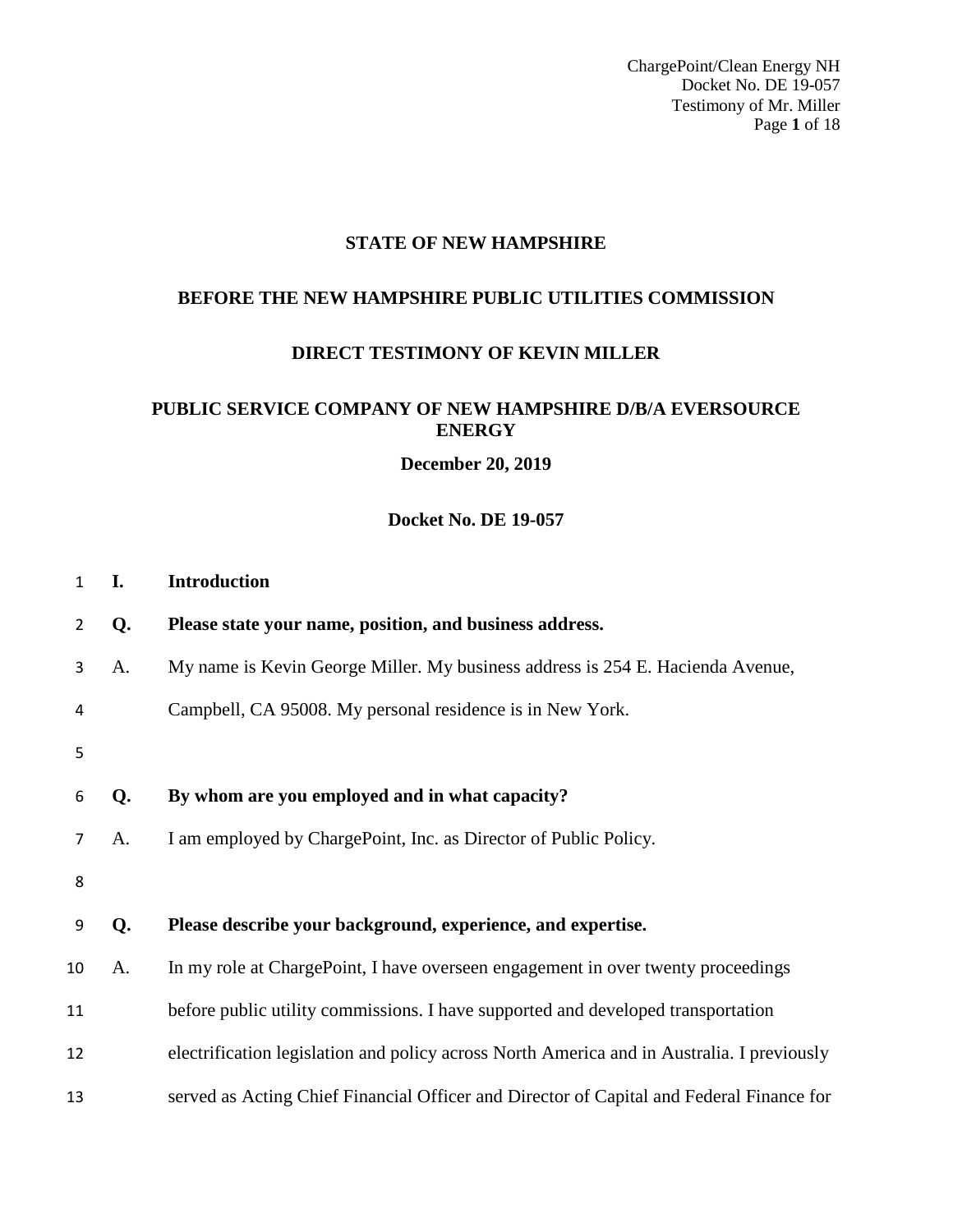| $\mathbf{1}$   |    | the Massachusetts Executive Office of Energy and Environmental Affairs. I hold a      |
|----------------|----|---------------------------------------------------------------------------------------|
| $\overline{2}$ |    | Master of Public Policy from the Harvard Kennedy School and a Bachelor of Arts from   |
| 3              |    | Tufts University, and was appointed by Governor Sununu to the Electric Vehicles       |
| 4              |    | Charging Station Infrastructure Commission. My CV is entered as Exhibit CP-KGM-1.     |
| 5              |    |                                                                                       |
| 6              | Q. | Have you previously testified before the New Hampshire Public Utilities               |
| $\overline{7}$ |    | <b>Commission?</b>                                                                    |
| 8              | A. | No. However, I have testified before the Massachusetts Department of Public Utilities |
| 9              |    | (Docket No. 18-150), the New York Public Service Commission (Case Nos. 19-065 and     |
| 10             |    | 19-E-0378), and the Rhode Island Public Utility Commission (Docket No. 4780).         |
| 11             |    |                                                                                       |
| 12             | Q. | On whose behalf are you testifying?                                                   |
| 13             | A. | I am testifying on behalf of ChargePoint, Inc. and Clean Energy New Hampshire.        |
| 14             |    |                                                                                       |
| 15             | Q. | Please describe ChargePoint.                                                          |
| 16             | A. | ChargePoint is the nation's leading electric vehicle ("EV") charging network, with    |
| 17             |    | charging solutions for every charging need and all the places EV drivers go: at home, |
| 18             |    | work, around town and on the road. With over 105,000 places to charge, ChargePoint    |
| 19             |    | drivers have completed more than 69 million charging sessions, saving upwards of 83   |
| 20             |    | million gallons of gasoline and driving more than 1.9 billion gas-free miles.         |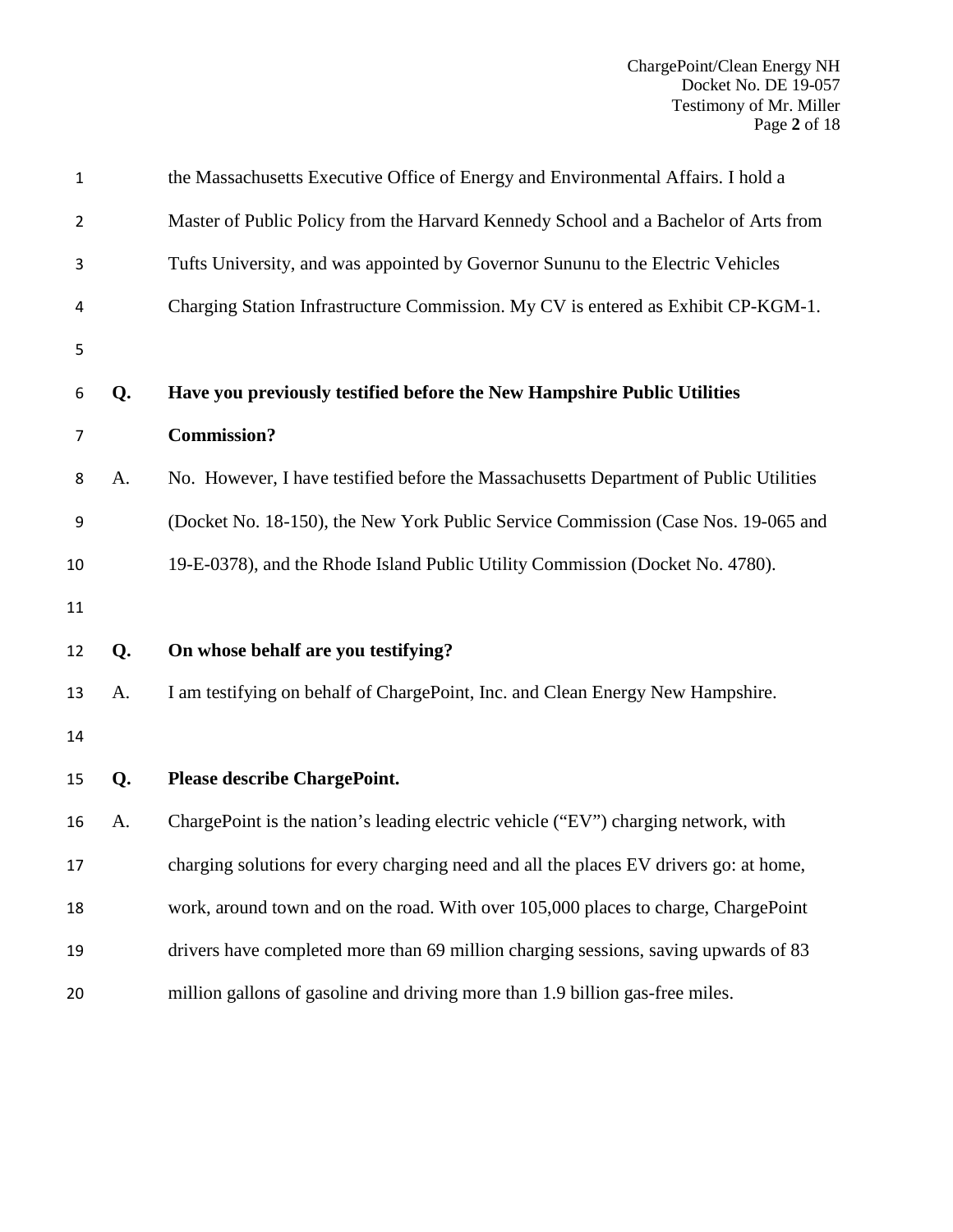| 1              |     | ChargePoint designs, develops, and sells residential and commercial Level 2 ("L2") and        |
|----------------|-----|-----------------------------------------------------------------------------------------------|
| $\overline{2}$ |     | DC fast charging ("DCFC") electric vehicle charging stations directly to our customers,       |
| 3              |     | or "site hosts," who own and operate the charging stations on their premises.                 |
| 4              |     | ChargePoint also provides network services and cloud-enabled capabilities that enable         |
| 5              |     | site hosts to manage their charging assets and optimize services. Network capabilities        |
| 6              |     | provide visibility into charging station utilization, frequency, and duration, and allow site |
| 7              |     | hosts to set access controls and pricing for charging services. In addition, ChargePoint      |
| 8              |     | has designed our network to allow other parties, such as electric utilities, the ability to   |
| 9              |     | access charging data and conduct load management to enable the most efficient load            |
| 10             |     | integration with the grid.                                                                    |
| 11             |     |                                                                                               |
| 12             | Q.  | What is the purpose of your testimony?                                                        |
| 13             | A.  | The purpose of my testimony is to evaluate the capital investment proposed by Public          |
| 14             |     | Service Company of New Hampshire doing business as Eversource Energy                          |
| 15             |     | ("Eversource", or "the Company") to support the deployment of Direct Current ("DC")           |
| 16             |     | fast chargers ("DCFC") through a public-private partnership.                                  |
| $17\,$         |     |                                                                                               |
| 18             | II. | <b>Program Summary</b>                                                                        |
| 19             | Q.  | What investments are proposed by the Company?                                                 |
| 20             | A.  | Eversource proposes to invest \$2 million in distribution facilities for EV charging stations |
| 21             |     | as a component of a public-private partnership ("Program") to deploy DCFC throughout          |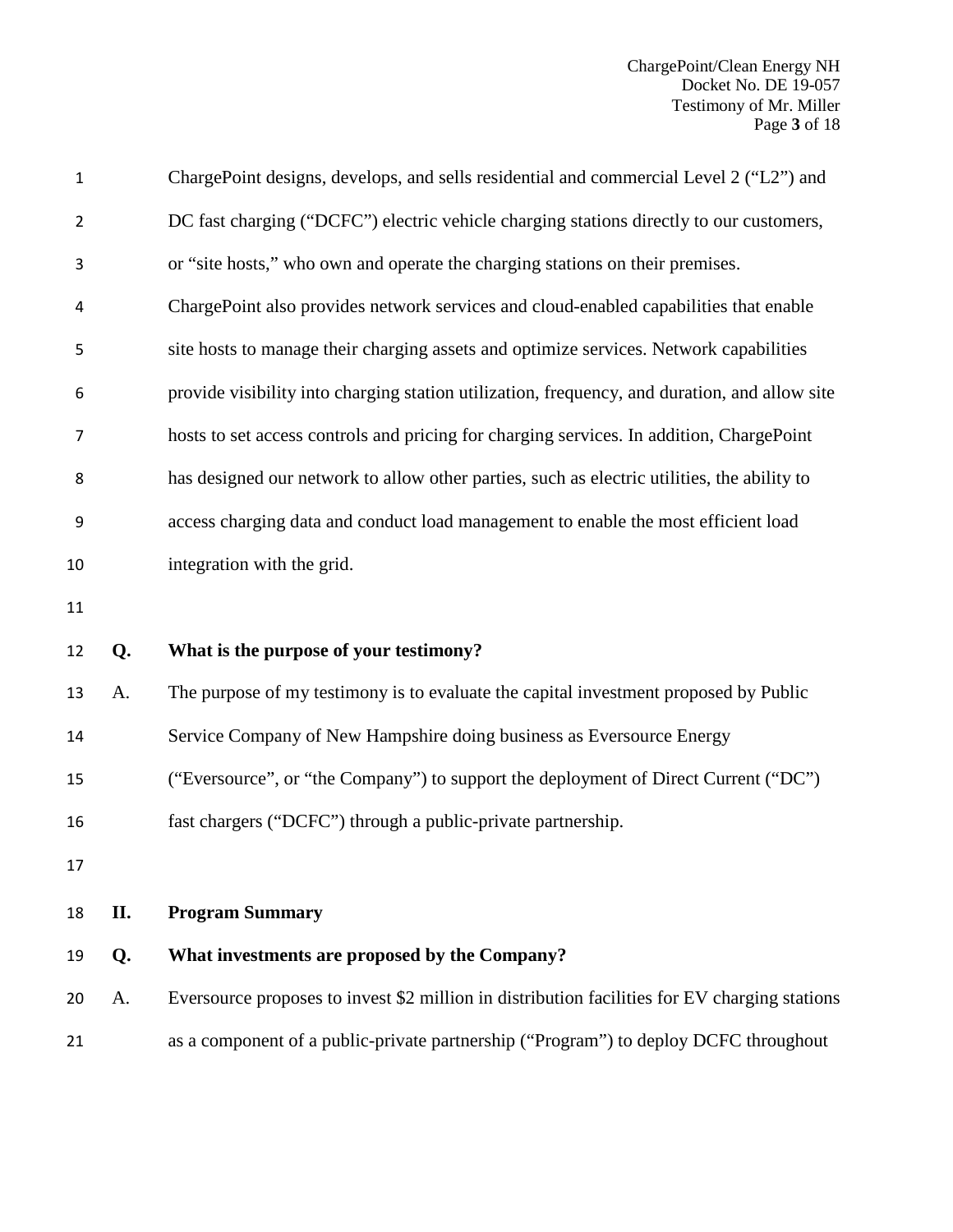| $\mathbf{1}$   |      | New Hampshire. Witness Quinlan states that the proposed base capital investment is        |
|----------------|------|-------------------------------------------------------------------------------------------|
| $\overline{2}$ |      | intended to "construct distribution facilities, primarily service drops." <sup>1</sup>    |
| 3              |      |                                                                                           |
| 4              |      | This proposal is consistent with a "make ready" program design, which typically refers to |
| 5              |      | the line extension on the distribution side of the meter, as well as wiring, conduit, and |
| 6              |      | sub-panels that are often needed to provide power to EV chargers located on the           |
| 7              |      | customer's side of the meter. Installation costs downstream from the customer of record's |
| 8              |      | utility meter necessary to complete make ready construction include trenching or boring,  |
| 9              |      | conduit, wiring, labor, mounting, site reconditioning and landscaping along with signage. |
| 10             |      | Make ready costs are unlikely to experience significant reductions over time.             |
| 11             |      |                                                                                           |
| 12             | III. | <b>Program Evaluation</b>                                                                 |
| 13             | Q.   | What is your overall impression of the Company's proposal?                                |
| 14             | A.   | The proposal is generally consistent with emerging best practices in utility EV charging  |
| 15             |      | programs. If approved by the Commission, the program will appropriately lower market      |
| 16             |      | barriers while leveraging significant matching investment, lead to the creation of        |
| 17             |      | widespread benefits for all ratepayers, and support State goals.                          |
| 18             |      |                                                                                           |
| 19             |      | In order to ensure long-term success of the Program, the Commission, consistent with      |
|                |      |                                                                                           |

<sup>&</sup>lt;sup>1</sup> Direct Testimony of William J. Quinlan at 35.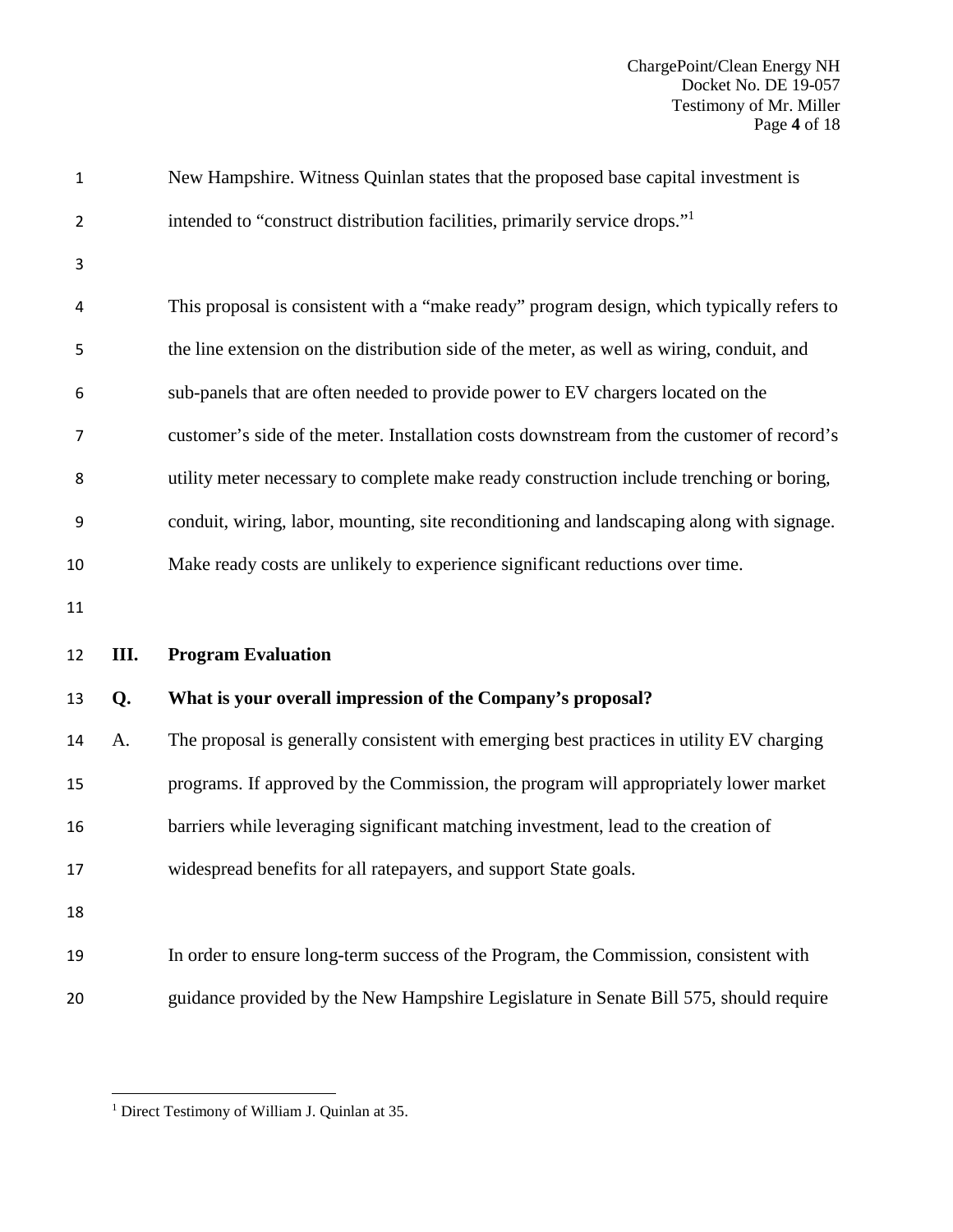| $\mathbf{1}$   |    | that the Company file one or more alternatives to traditional, demand-based electricity      |
|----------------|----|----------------------------------------------------------------------------------------------|
| $\overline{2}$ |    | rates for DCFC within 180 days of approving the Company's program.                           |
| 3              |    |                                                                                              |
| 4              | Q. | What is evaluation of the Company's specific program design?                                 |
| 5              | A. | Make ready programs are among the most efficient and effective ways for utilities to         |
| 6              |    | support transportation electrification. Site hosts that make a financial contribution to the |
| $\overline{7}$ |    | charging station are far more likely to actively support the successful installation and     |
| 8              |    | ongoing preventive maintenance of the charging station because they have "skin in the        |
| 9              |    | game."                                                                                       |
| 10             |    |                                                                                              |
| 11             |    | Leveraging site host contributions stretches the value of ratepayer dollars by increasing    |
| 12             |    | the net funds available for equipment and services and ensures that choice of qualified      |
| 13             |    | equipment and services are responsive to customer needs. Utility investments can             |
| 14             |    | catalyze growth in the EV and EV charging markets when programs are designed to              |
| 15             |    | support competition, leverage private capital, and balance the costs and benefits to         |
| 16             |    | ratepayers.                                                                                  |
| 17             |    |                                                                                              |
| 18             | Q. | Why do third parties invest in EV charging stations?                                         |
| 19             | A. | ChargePoint's customers, or "site hosts," typically find that providing EV charging          |
| 20             |    | services aligns with and augments their operations or business goals. Site hosts can         |
| 21             |    | realize both direct and indirect revenue through the provision of EV charging services,      |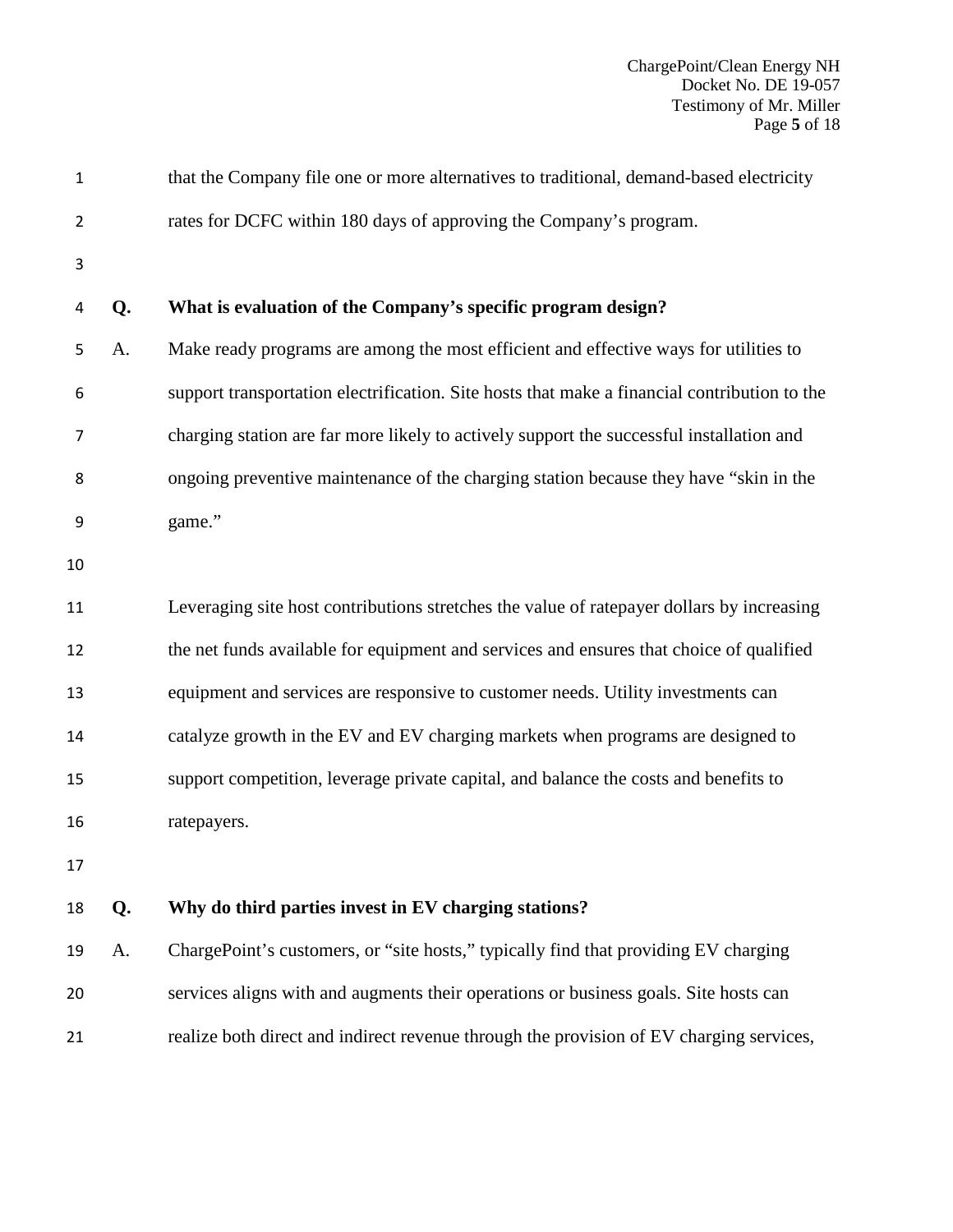| including but not limited to attracting new customers and providing a valuable benefit to |
|-------------------------------------------------------------------------------------------|
| employees.                                                                                |

# **Q. Do all EV drivers primarily charge at highway DC fast chargers?**

A. Over 90% of EV charging takes place at home and the workplace, which is generally supported by Level 2 EV charging stations over longer periods of time. The new load associated with most EV charging can be shaped to support the grid and reduce costs for ratepayers.

DC fast chargers are also vitally important and complement longer-term charging without replacing it. Faster charging can increase "range confidence" for individual EV drivers and enable the electrification of municipal, state, and private vehicle fleets.

# **Q. Will the Program only create value for the utility, site hosts, and EV drivers?**

A. No, the Program has the potential to create value for all ratepayers. Several studies

highlight that the expected long-term energy revenues from incremental EV load

17 generally exceeds the costs for the grid to support that load.<sup>2</sup> In effect, prudent

investments in EV supply equipment ("EVSE") with increases in energy use exert a

downward pressure on unit energy costs that can benefit all utility customers regardless

- of EV ownership.
- 

 *See, e.g*., E3, *Cost-Benefit Analysis of Plug-in Electric Vehicle Adoption in the AEP Ohio Service Territory*, April 2017. https://www.ethree.com/wp-content/uploads/2017/10/E3-AEP-EV-Final-Report-4\_28.pdf.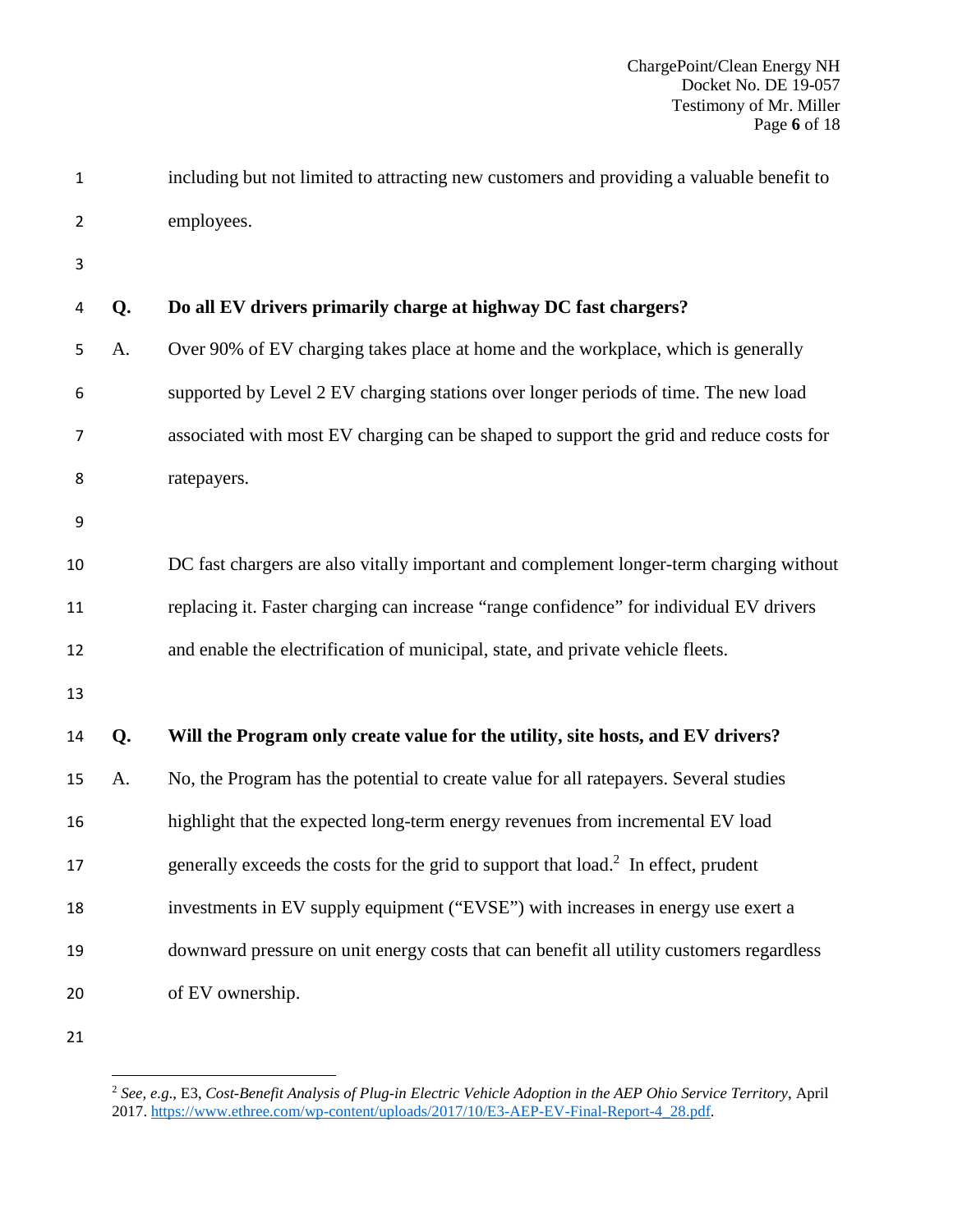ChargePoint/Clean Energy NH Docket No. DE 19-057 Testimony of Mr. Miller Page **7** of 18

| $\mathbf{1}$   | Q. | Will the Company's Program support the achievement of state goals?                             |
|----------------|----|------------------------------------------------------------------------------------------------|
| $\overline{2}$ | A. | Yes. The Company's Program supports the achievement of state goals related to New              |
| 3              |    | Hampshire's Environmental Beneficiary Mitigation Plan ("BMP"), the Electric Vehicle            |
| 4              |    | Charging Station Infrastructure Commission as established by Senate Bill 517 of 2018           |
| 5              |    | ("SB 517 Commission"), and grid modernization efforts already underway at the                  |
| 6              |    | Commission in Docket IR 15-296.                                                                |
| $\overline{7}$ |    |                                                                                                |
| 8              | Q. | Please elaborate on how the Program would meet BMP-related goals.                              |
| 9              | A. | As proposed, the Company's Program complements an investment of \$4.6 million from             |
| 10             |    | New Hampshire's allocation of \$30.9 million in Environmental Mitigation Trust funding         |
| 11             |    | from the Volkswagen "Dieselgate" settlement. <sup>3</sup> The BMP specifies that investments   |
| 12             |    | should "seek to leverage private sector funding and must occur in a manner that will           |
| 13             |    | allow for broad access to users and incorporation of technological advances in EV              |
| 14             |    | charging infrastructure." <sup>4</sup> The Company proposes to incentivize EV charging station |
| 15             |    | deployment in a manner that leverages site host contributions and one-time                     |
| 16             |    | environmental mitigation trust funds, which is consistent with BMP goals.                      |
| 17             |    |                                                                                                |
| 18             | Q. | Please elaborate on how the Program will support goals identified by the SB 517                |

**Commission.** 

<sup>&</sup>lt;sup>3</sup> New Hampshire Environmental Beneficiary Mitigation Plan at 13, available at https://www.nh.gov/osi/energy/programs/documents/beneficiary-mitigation-plan.pdf. 4 *Id.*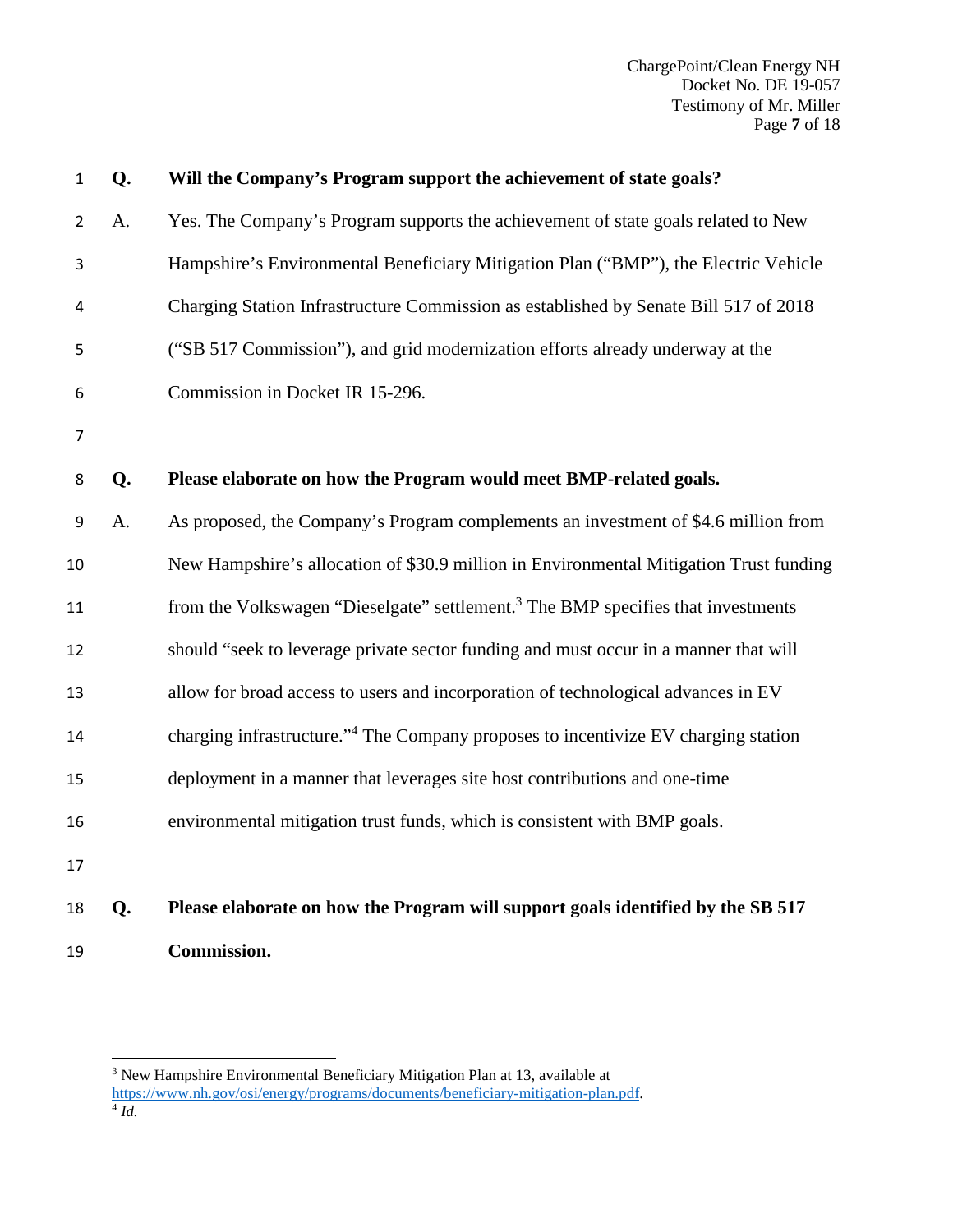| $\mathbf{1}$   | A. | The SB 517 Commission was established to make recommendations related to the use          |
|----------------|----|-------------------------------------------------------------------------------------------|
| $\overline{2}$ |    | and support for zero-emission vehicles in New Hampshire. In particular, it was ordered to |
| 3              |    | consider "[c]hanges needed to state laws, rules, and practices, including building codes  |
| 4              |    | and public utilities commission rules" <sup>5</sup>                                       |
| 5              |    |                                                                                           |
| 6              |    | After nearly a year reviewing best practices and evaluating policy options for New        |
| 7              |    | Hampshire, the SB 517 Commission issued the following statement on June 28, 2019:         |
| 8              |    | Recognizing that:                                                                         |
| 9              |    | Adequate electric vehicle supply equipment (EVSE) in New Hampshire, and                   |
| 10             |    | in particular direct current fast chargers (DCFC) along major travel                      |
| 11             |    | corridors in the state, is necessary to enable electric vehicle (EV) travel               |
| 12             |    | within and through New Hampshire; and                                                     |
| 13             |    | Availability of adequately spaced EVSE along the State's major travel<br>٠                |
| 14             |    | corridors is essential to overcome "range anxiety" and enable and                         |
| 15             |    | encourage broader adoption of EVs by New Hampshire residents and                          |
| 16             |    | residents throughout the Northeast; and                                                   |
| 17             |    | Manufacturers continue to introduce a wider variety of EV models which                    |
| 18             |    | will be available to consumers in the coming years and that drivers will be               |
| 19             |    | best served if New Hampshire's EV charging market supports multiple                       |
| 20             |    | business models, generates new jobs, and encourages innovation and                        |
| 21             |    | competition in equipment and networks services; and                                       |

SB 517, available at

http://gencourt.state.nh.us/bill\_status/billText.aspx?sy=2018&id=1829&txtFormat=pdf&v=current.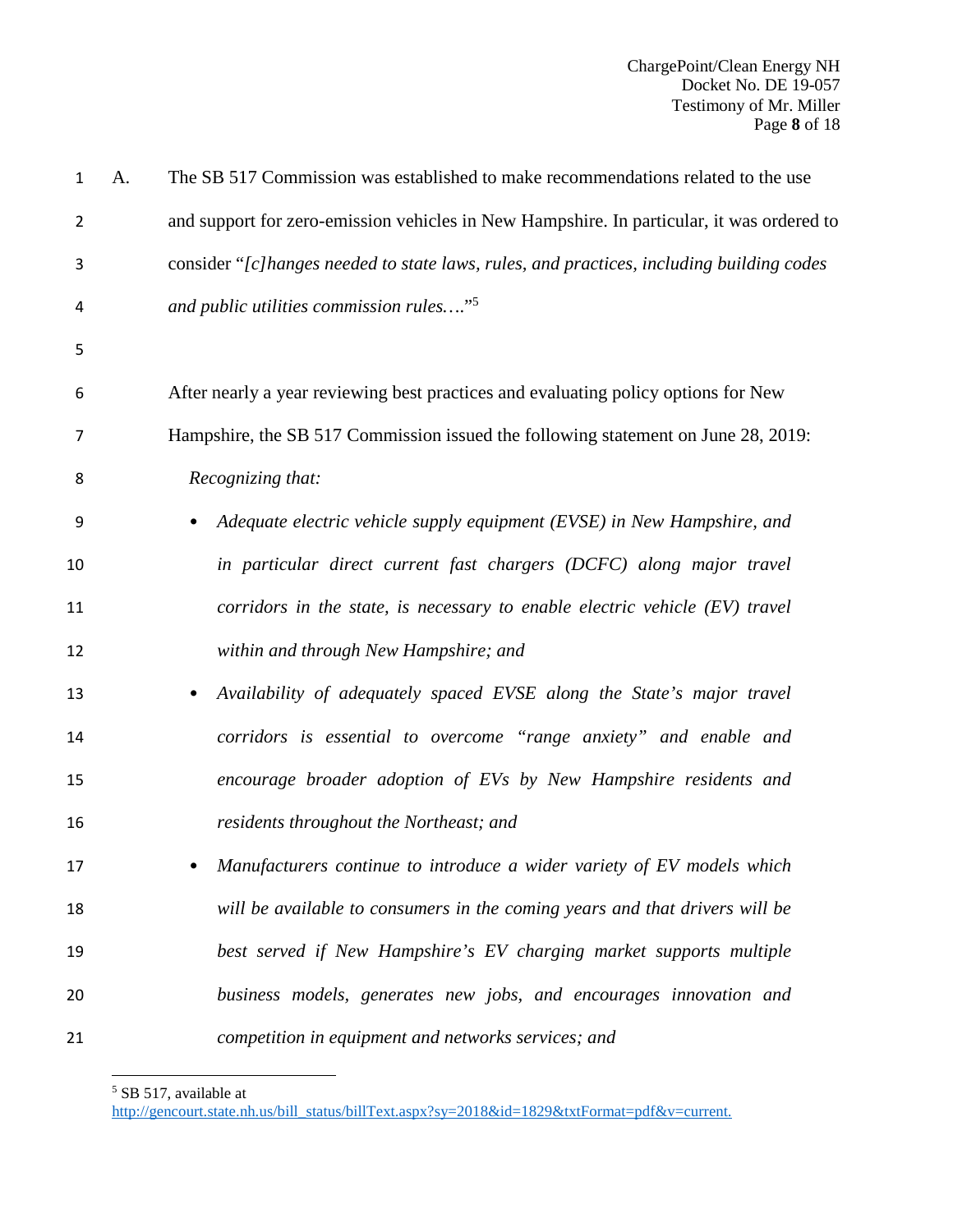| 1  | New Hampshire's Volkswagen Beneficiary Mitigation Plan provides                |
|----|--------------------------------------------------------------------------------|
| 2  | funding for the support of EVSE development within the state; and              |
| 3  | Electric utilities have proposed a "make ready" program for New                |
| 4  | Hampshire that could provide streamlined interconnection and behind the        |
| 5  | meter investment by the utilities;                                             |
| 6  |                                                                                |
| 7  | The EV Commission therefore requests that:                                     |
| 8  | The Office of Strategic Initiatives (OSI), working with the electric utilities |
| 9  | and the NH Department of Environmental Services (NHDES), develop a             |
| 10 | request for proposals (RFP) utilizing the VW settlement funds to spur          |
| 11 | private sector investment in DCFC, combined with Level 2 charging; and         |
| 12 | The RFP should strive to result in adequate EVSE along the priority travel     |
| 13 | corridors presented by NHDES and the Department of Transportation at the       |
| 14 | Commission's January 2019 meeting to alleviate range anxiety; and              |
| 15 | The RFP should be released in a timely manner with the goal of having          |
| 16 | EVSE in place on those corridors by the end of 2020; and                       |
| 17 | The fully regulated electric utilities work with the Public Utilities          |
| 18 | Commission and EVSE industry stakeholders to design and obtain approval        |
| 19 | for a "make ready" program for New Hampshire that is designed to work          |
| 20 | both in conjunction with the RFP and beyond; and                               |
| 21 | OSI, in collaboration with the EV commission and NHDES, and in                 |
| 22 | consideration of the results of the pending NH Department of Business and      |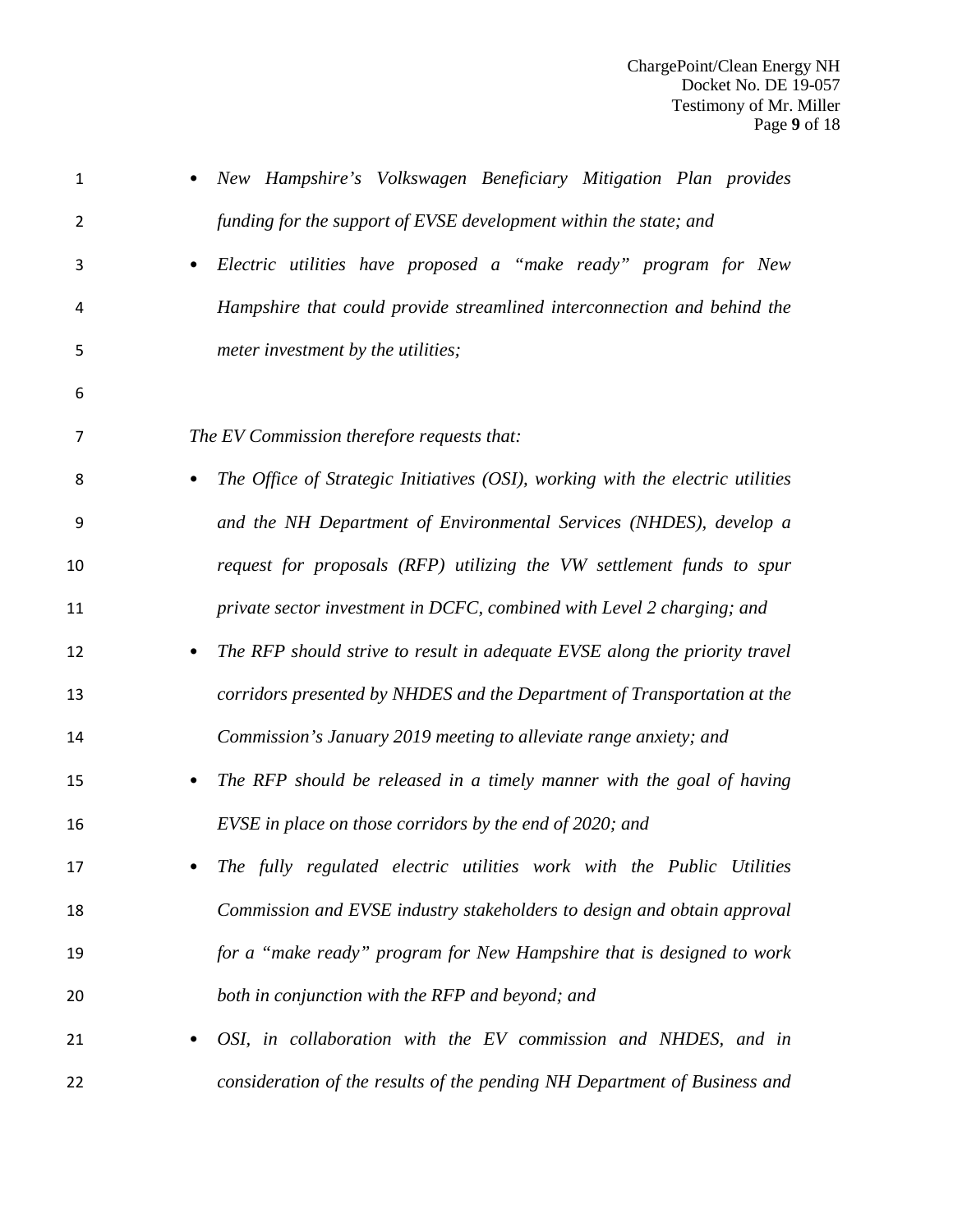| 1              |    | Economic Affairs statewide infrastructure plan, work to develop further                    |
|----------------|----|--------------------------------------------------------------------------------------------|
| $\overline{2}$ |    | initiatives for the remaining EVSE fund balance, such as: providing EVSE                   |
| 3              |    | for state electric vehicles, a statewide Level 2 charging solicitation, EVSE to            |
| 4              |    | support fleet electrification, workplace electrification, or other similar                 |
| 5              |    | $\textit{efforts.}^6$                                                                      |
| 6              |    | The Company's Program is clearly consistent with the SB 517 Commission's findings          |
| 7              |    | and would advance the State's zero-emission vehicle goals.                                 |
| 8              |    |                                                                                            |
| 9              | Q. | Please elaborate on how the Program will complement grid modernization efforts.            |
| 10             | A. | The Company's proposal will increase access to EV charging infrastructure throughout       |
| 11             |    | Eversource utility franchise territory, which covers the majority of the state. Greater    |
| 12             |    | adoption of EVs in New Hampshire will support beneficial load growth that can be           |
| 13             |    | incentivized and managed to support an increasingly distributed grid. The Company's        |
| 14             |    | proposed investments will increase its ability to effectively incorporate new EV load into |
| 15             |    | the grid in the following ways:                                                            |
| 16             |    | <b>Strategic Siting:</b> The NHDES requires all RFP applicants to consult with electric    |
| 17             |    | utility providers, which will allow the Company to provide input on siting                 |
| 18             |    | decisions. In addition, networked charging infrastructure with cloud-enabled data          |
| 19             |    | capabilities offer utilities visibility into EV charging load and charging trends,         |
| 20             |    | which can inform grid planning.                                                            |

June 29, 2019 Notes, available at

https://www.des.nh.gov/organization/divisions/air/tsb/tps/msp/documents/20190628-meeting-notes.pdf.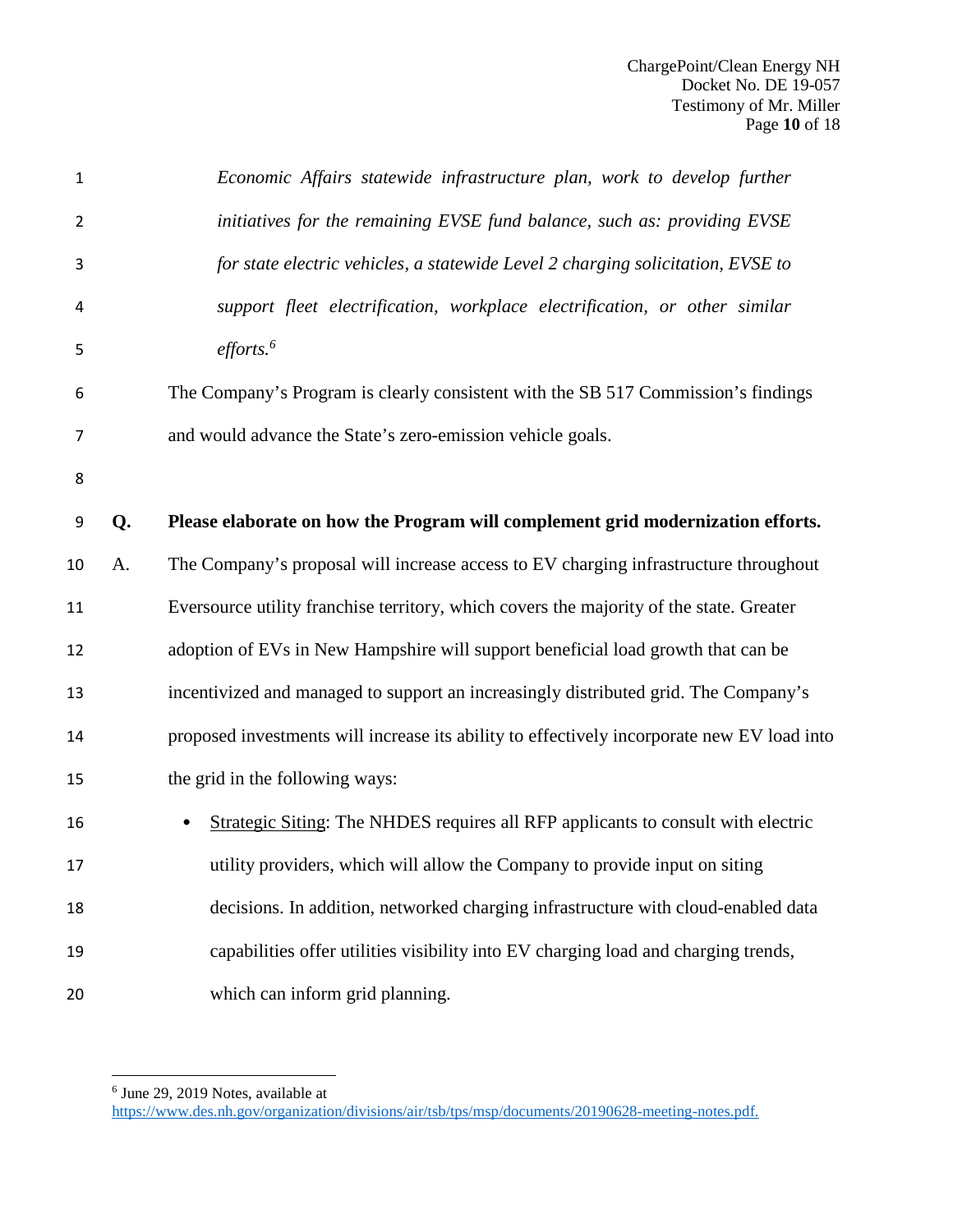| $\mathbf 1$    |     | Interactive Load Management: Networked EV chargers are advanced                        |
|----------------|-----|----------------------------------------------------------------------------------------|
| $\overline{2}$ |     | communicative, customer-facing, grid-connected equipment. As a data-enabled            |
| 3              |     | distribution asset, networked charging stations can be an integral part of a growing   |
| 4              |     | and cohesive smart grid.                                                               |
| 5              |     | Grid Benefits: Utilities can develop and offer rate designs that incent charging at    |
| 6              |     | times that are most beneficial to the grid. This approach is also scalable to future   |
| 7              |     | market needs, increasing the value to the grid by creating more beneficial use of      |
| 8              |     | electricity as a transportation fuel to put more kilowatt hours through the system     |
| 9              |     | and reducing fixed grid costs. This puts downward pressure on rates over the long-     |
| 10             |     | term and creates benefits for all ratepayers.                                          |
| 11             |     | The investments proposed by the Company will be an asset no matter what grid           |
| 12             |     | modernization policies are adopted by the Commission, and therefore need not be        |
| 13             |     | delayed until the Commission issues a final order in its Grid Modernization docket.    |
| 14             |     |                                                                                        |
| 15             | IV. | <b>Recommendations</b>                                                                 |
| 16             | Q.  | Do you have any recommendations related to the Company's proposal?                     |
| 17             | A.  | Yes. I recommend that, to ensure successful implement of the Company's proposal, the   |
| 18             |     | Company develop one or more alternatives to traditional, demand-based electricity rate |
| 19             |     | structures for DCFC deployed in its service territory. This is consistent with the     |
| 20             |     | directives of the New Hampshire Legislature in Senate Bill 575 of 2018, which I will   |
| 21             |     | describe later on in my testimony.                                                     |
| 22             |     |                                                                                        |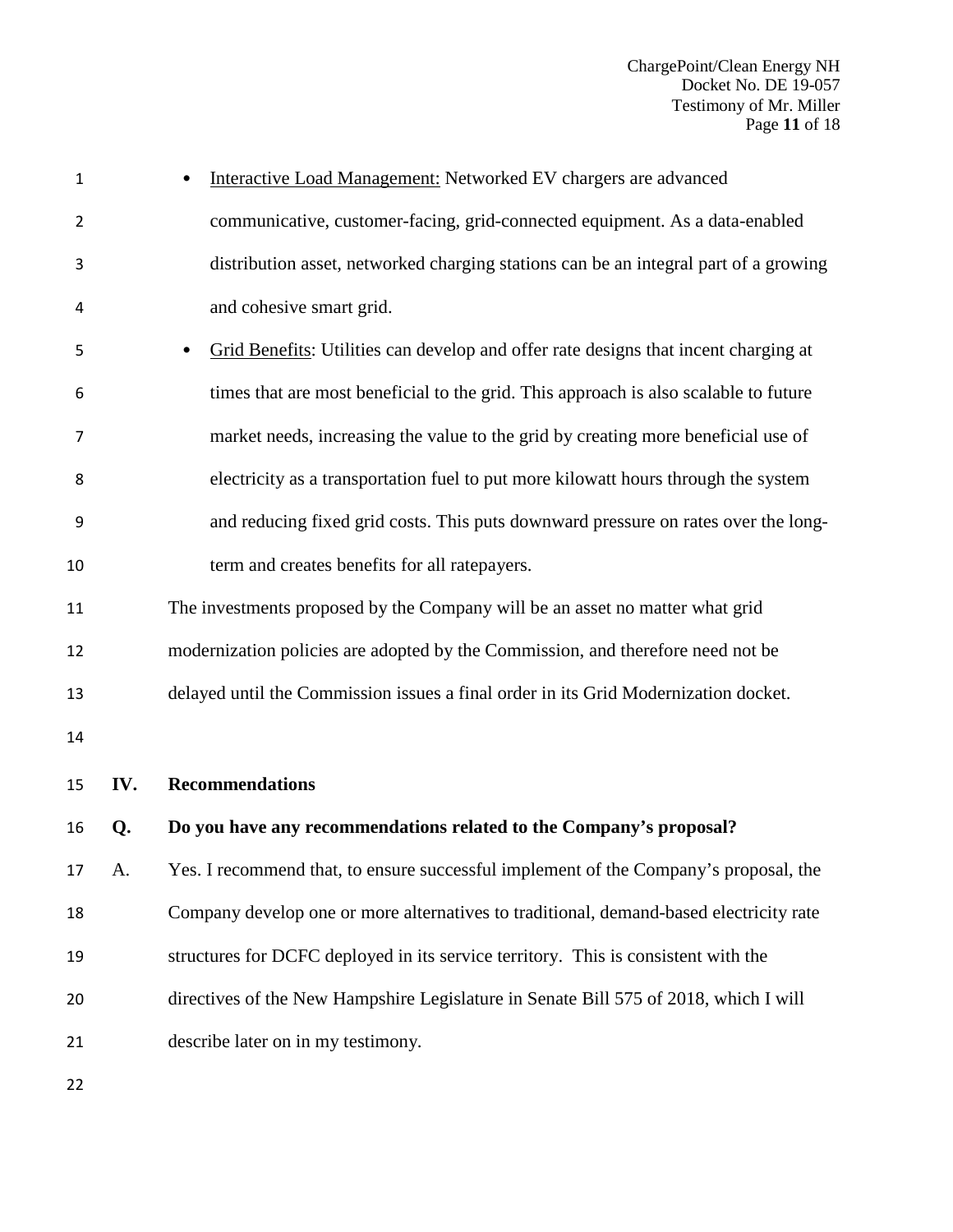| $\mathbf 1$    | Q. | Why is it necessary to provide alternatives to demand-based electricity rates for          |
|----------------|----|--------------------------------------------------------------------------------------------|
| $\overline{2}$ |    | DCFC?                                                                                      |
| 3              | A. | Public and private entities that invest in DCFC are typically subscribed in a traditional  |
| 4              |    | commercial and industrial ("C&I") electricity rate. Like residential rate structures, C&I  |
| 5              |    | electricity rates require customers to pay for the amount of energy used. However, C&I     |
| 6              |    | rates often also include fees for the amount of energy that <b>could</b> be used, which is |
| $\overline{7}$ |    | collected through a demand charge.                                                         |
| 8              |    |                                                                                            |
| 9              |    | For traditional C&I customers (e.g., factories), it may be appropriate to allocate         |
| 10             |    | electricity costs based on peak demand to let utilities ensure that there is adequate      |
| 11             |    | capacity for all customers. However, C&I demand charges were not designed for the type     |
| 12             |    | of electricity load profile of a DC fast charger.                                          |
| 13             |    |                                                                                            |
| 14             |    | Demand charges are typically based on the highest average 15-minutes of energy use in a    |
| 15             |    | monthly billing cycle. DC fast charging stations are currently characterized by having a   |
| 16             |    | low load factor, with sporadic instances of high energy use. Site hosts can face high      |
| 17             |    | demand charges due to the few peak charging sessions that occur each month, which          |
| 18             |    | effectively penalizes site hosts for providing charging services in earlier-stage EV       |
| 19             |    | markets. In some markets, demand charges can account for as high as 90% of electricity     |
| 20             |    | costs. <sup>7</sup>                                                                        |
| 21             |    |                                                                                            |

<sup>&</sup>lt;sup>7</sup> Rocky Mountain Institute, 2017. "EVgo Fleet and Tariff Analysis." Available at: https://rmi.org/wpcontent/uploads/2017/04/eLab\_EVgo\_Fleet\_and\_Tariff\_Analysis\_2017.pdf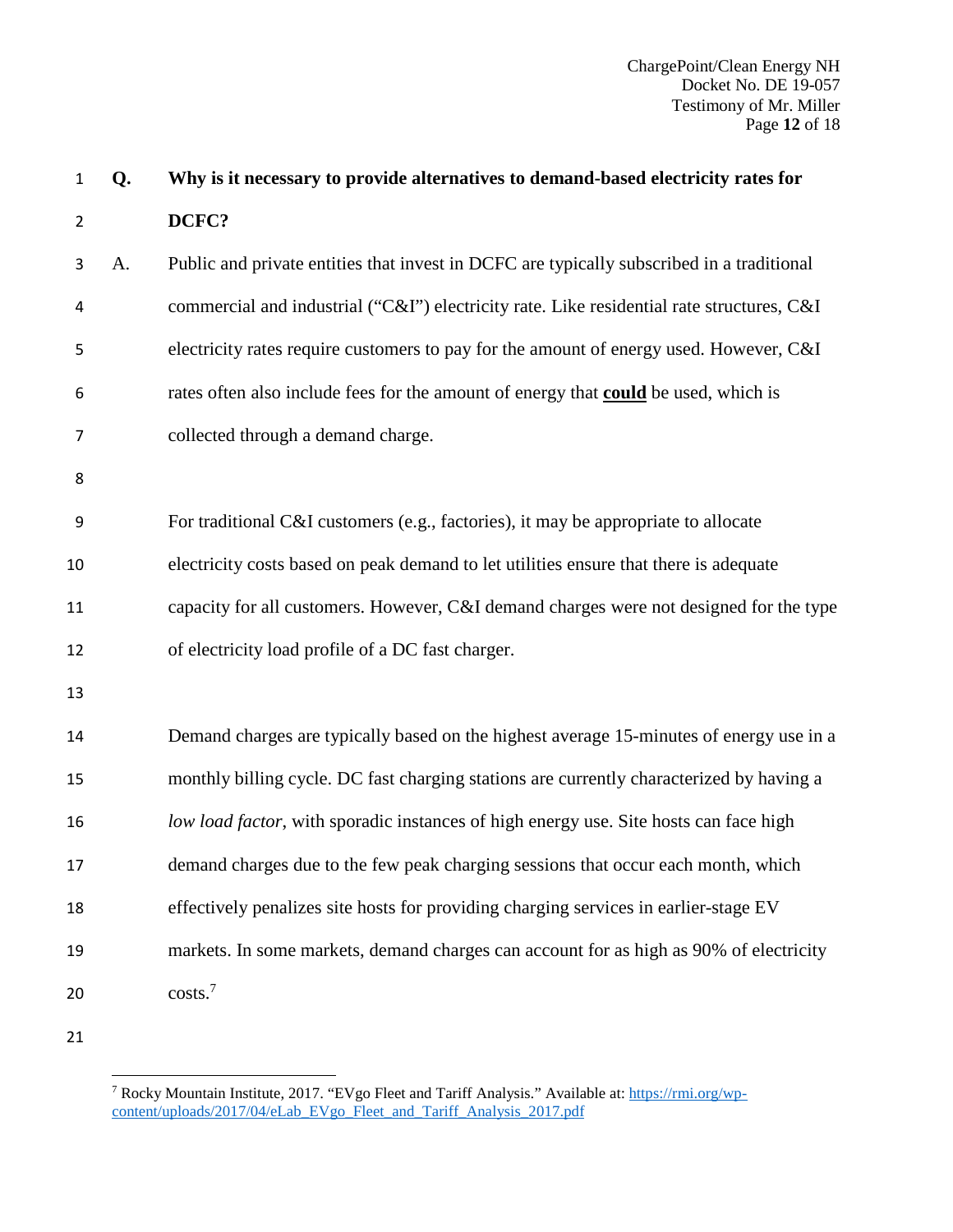ChargePoint/Clean Energy NH Docket No. DE 19-057 Testimony of Mr. Miller Page **13** of 18

| $\mathbf 1$    | Q. | Can DCFC site hosts offset demand charges through load curtailment?                          |
|----------------|----|----------------------------------------------------------------------------------------------|
| $\overline{2}$ | A. | Load from DCFC is unpredictable and is ill-suited to being managed through demand            |
| 3              |    | response or load curtailment, due to the inherent need of drivers to charge when they        |
| 4              |    | need to charge at public stations. DC fast charging along highway corridors, while           |
| 5              |    | essential to supporting long-distance travel, represent a fraction of the 10% of the         |
| 6              |    | charging that takes place outside of home and work. The DCFC load profile is unlike          |
| $\overline{7}$ |    | residential and workplace EV charging loads, which are much more appropriately suited        |
| 8              |    | to load management techniques. <sup>8</sup>                                                  |
| 9              |    |                                                                                              |
| 10             |    | If a deployment of multiple DC fast chargers experiences an instance where several           |
| 11             |    | drivers charge at the same time, that single event can result in charges of several thousand |
| 12             |    | dollars and station operators paying significantly more for electricity than the average     |
| 13             |    | commercial electricity customer. Given the limited flexibility for EV charging site hosts    |
| 14             |    | to pass on demand charge costs to customers, this dynamic creates the risk of                |
| 15             |    | economically unsustainable losses.                                                           |
| 16             |    |                                                                                              |
| 17             |    | Recently, the Great Plains Institute released an analysis of over five thousand DC fast      |
| 18             |    | charging scenarios according to costs from volumetric, demand, customer, and facilities      |
| 19             |    | charges across many utility rate schedules. Low-utilization rates were demonstrated to       |
| 20             |    | present challenging economics for DCFC operators, driven in large part by the significant    |

<sup>&</sup>lt;sup>8</sup> See, e.g., Electric Power Research Institute. "Duke Energy: Charging Demos Inform PEV Readiness Planning", 2013; Nexant. "Final Evaluation for San Diego Gas & Electric's Plug-in Electric Vehicle TOU Pricing and Technology Study, 2014; EPRI. "DTE Energy: Driving the Motor City Toward PEV Readiness", 2014.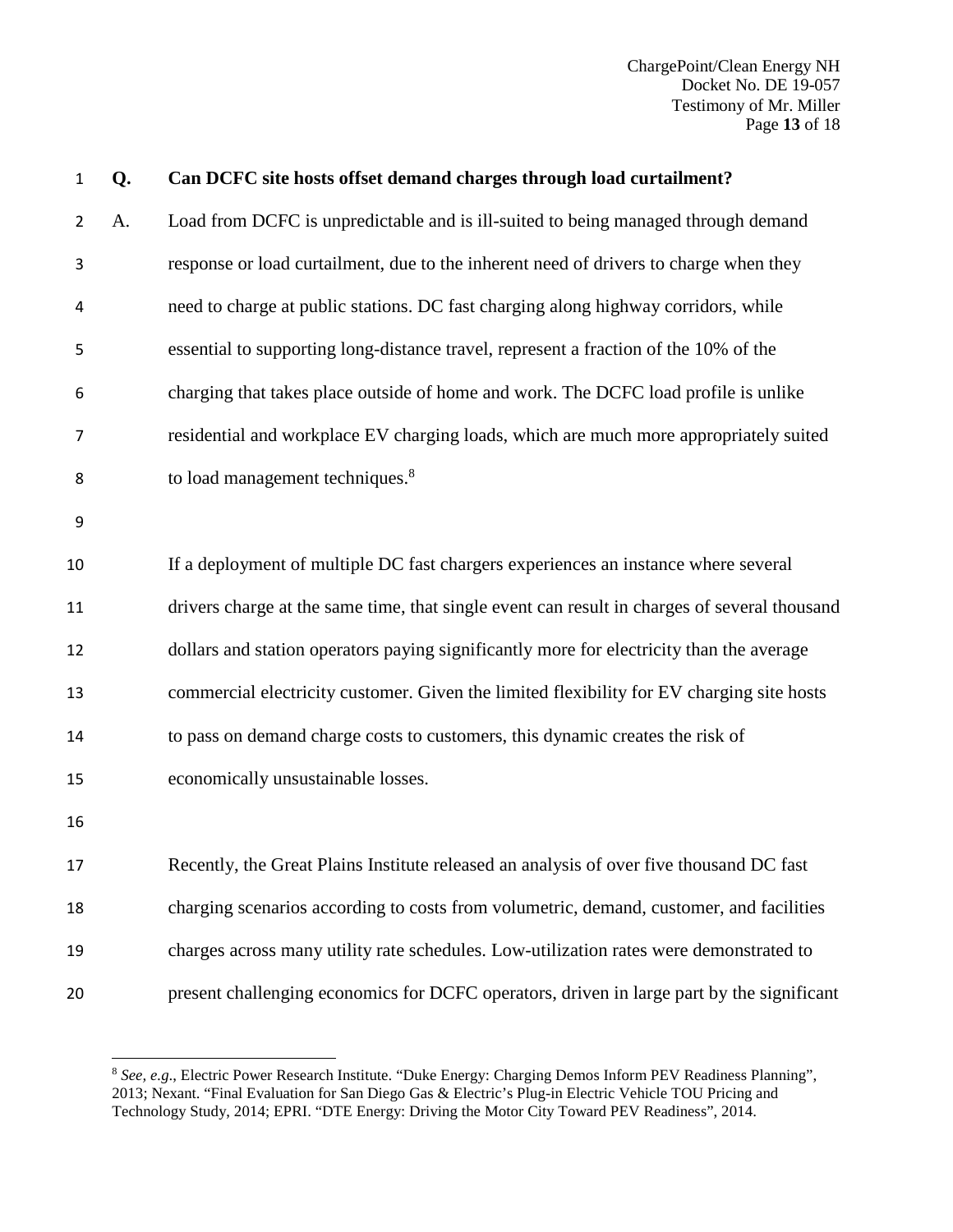ChargePoint/Clean Energy NH Docket No. DE 19-057 Testimony of Mr. Miller Page **14** of 18

| as high as 38% of electricity costs for a single 50kW DC fast charger, which would<br>2<br>increase dramatically to 65% for a deployment of one 150kW charger or multiple 50kW<br>3<br>chargers, which is illustrated below. The Great Plains Institute analysis is entered as<br>4<br>Exhibit CP-KGM-2.<br>5 | 1 | share of operating costs attributable to demand charges. Demand charges can account for |
|---------------------------------------------------------------------------------------------------------------------------------------------------------------------------------------------------------------------------------------------------------------------------------------------------------------|---|-----------------------------------------------------------------------------------------|
|                                                                                                                                                                                                                                                                                                               |   |                                                                                         |
|                                                                                                                                                                                                                                                                                                               |   |                                                                                         |
|                                                                                                                                                                                                                                                                                                               |   |                                                                                         |
|                                                                                                                                                                                                                                                                                                               |   |                                                                                         |









24% 23% 22%

25%

23%  $2500$ 





 $_{\rm 6}$  $\overline{7}$  $\,$  8  $\,$  $\theta$  $10$ 

6

It should also be noted that demand charges present a barrier for electrifying public- and private-sector fleets. Specifically addressing unique fleet charging needs will support EV adoption, as fleet operators are uniquely suited to maximize the operational cost savings of transportation electrification. It is also in the public interest to specifically consider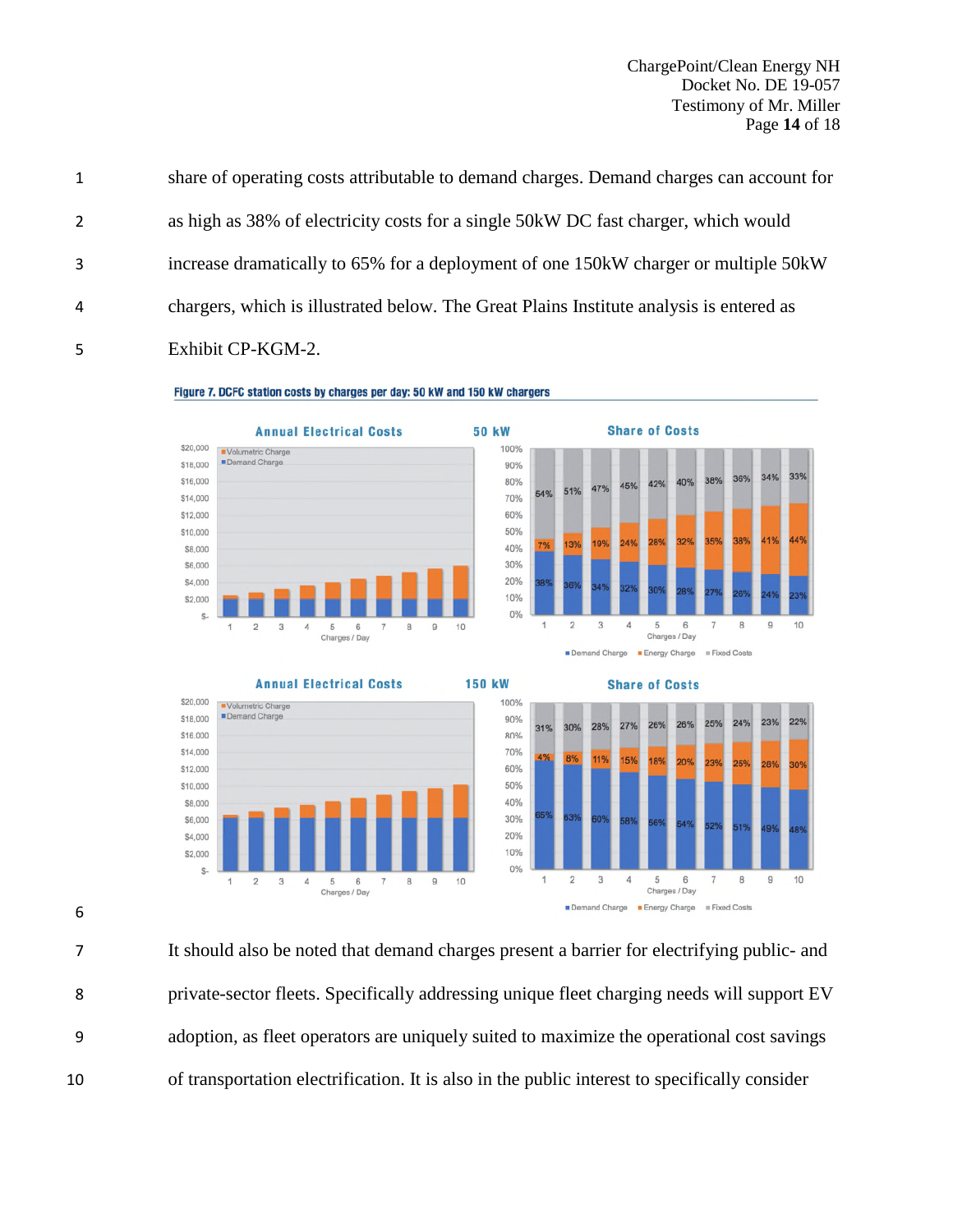| $\mathbf 1$    |    | rate-related barriers to electrifying medium- and heavy-duty ("MHD") fleets. MHD                |
|----------------|----|-------------------------------------------------------------------------------------------------|
| $\overline{2}$ |    | vehicles touch the lives of everyone in New Hampshire, from school and transit buses to         |
| 3              |    | municipal service vehicles to delivery trucks. Reducing barriers for MHD fleet operators        |
| 4              |    | to electrify their vehicle fleets will create widespread and equitably accessible benefits      |
| 5              |    | for ratepayers and the general public across the State.                                         |
| 6              |    |                                                                                                 |
| $\overline{7}$ | Q. | Are there examples from other jurisdictions of alternatives to traditional, demand-             |
| 8              |    | based rate structures for DC fast charging?                                                     |
| 9              | A. | Yes. There are many examples of sustainable methods for mitigating demand charges               |
| 10             |    | that are being piloted or are already common practice in other jurisdictions:                   |
| 11             |    | Replacing or pairing demand charges with higher volumetric pricing to provide                   |
| 12             |    | greater certainty for charging station operators with low utilization, which could be           |
| 13             |    | scaled based on utilization or load factor as charging behavior changes over time. <sup>9</sup> |
| 14             |    | A monthly bill credit representing a percentage of the nameplate demand associated<br>$\bullet$ |
| 15             |    | with installed charging station's behind a commercial customer's metered service. <sup>10</sup> |
| 16             |    | Implement a "rate limiter" as EV adoption increases, where the average cost<br>$\bullet$        |
| 17             |    | equivalent of a customer's demand charges would be limited to no more than a fixed              |
| 18             |    | cents/kWh value. <sup>11</sup>                                                                  |
| 19             |    | Forgive a portion of billed demand when the customer has a low load factor. <sup>12</sup>       |

<sup>9</sup> An example of this is Pacific Power's *Public DC Fast Charger Optional Transitional Rate*.

<sup>&</sup>lt;sup>10</sup> Such as PECO's EV-FC Rider, which was recently approved by the Pennsylvania PUC.

<sup>&</sup>lt;sup>11</sup> For example, Ameren Illinois has implemented "rate limiters" during difficult transition periods that were raised over time in steady increments until it was phased out (e.g., rates DS-3 and DS-4).

<sup>&</sup>lt;sup>12</sup> Examples of this include Xcel Minnesota's general service rates.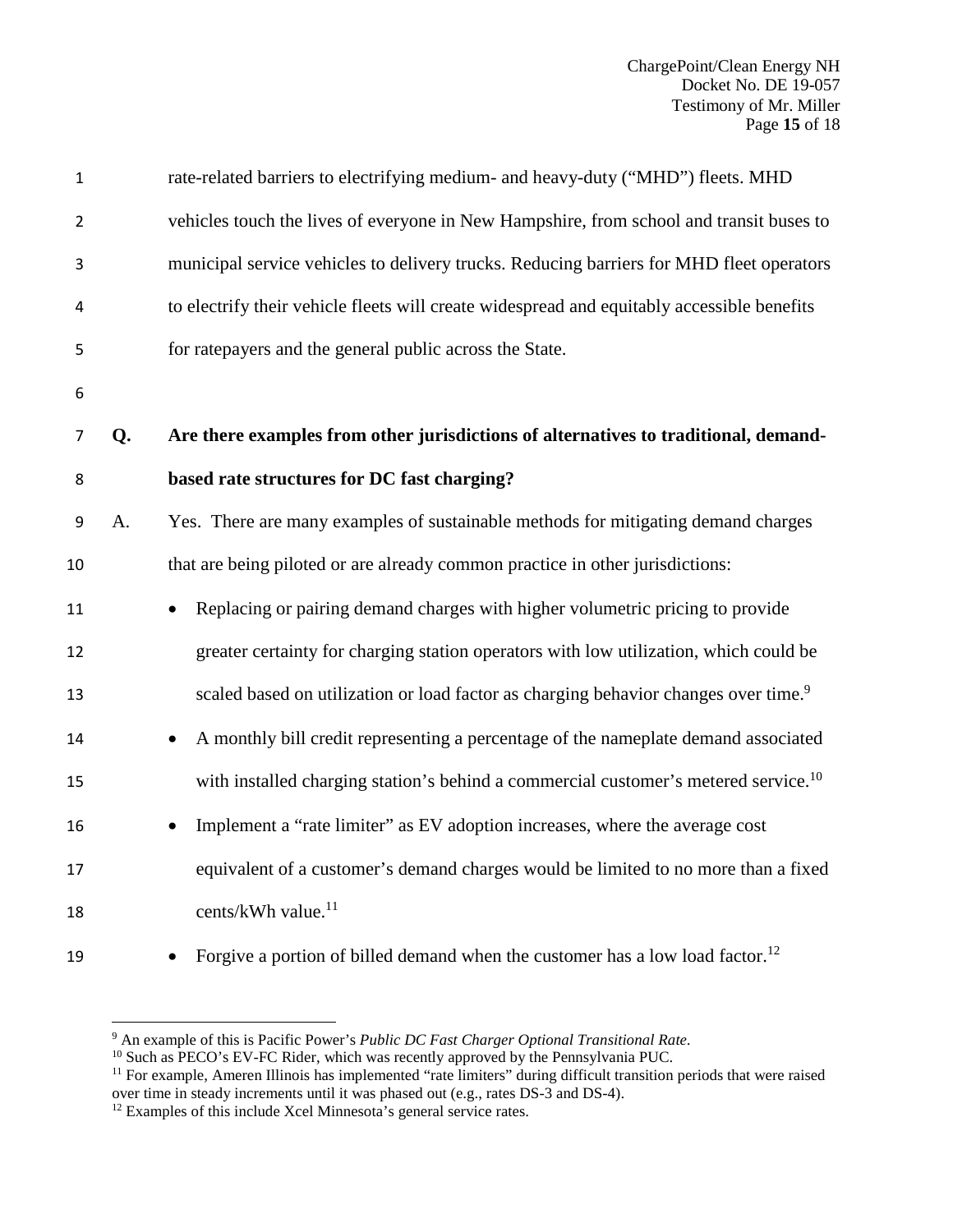| $\mathbf{1}$   |    | Charging stations could be separately-metered with a unique "EV charging" rate. <sup>13</sup> |
|----------------|----|-----------------------------------------------------------------------------------------------|
| $\overline{2}$ |    |                                                                                               |
| 3              | Q. | By what process should the Company develop one or more alternative DCFC rates?                |
| 4              | A. | There is no "one-size-fits-all" alternative to traditional demand-based rates, and the        |
| 5              |    | Company should therefore have flexibility in developing appropriate solutions for its         |
| 6              |    | New Hampshire customers. In order to ensure long-term success of the Program, the             |
| 7              |    | Commission should require that the Company file one or more alternatives to traditional,      |
| 8              |    | demand-based electricity rates for DCFC within 180 days of Commission approval of the         |
| 9              |    | proposed make ready program.                                                                  |
| 10             |    |                                                                                               |
| 11             |    | Should the Commission prefer a statewide approach to considering DCFC electricity             |
| 12             |    | rates, I recommend that the Commission expand the order to require all investor-owned         |
| 13             |    | utilities to develop and file one or more alternative DCFC rates within 180 days of           |
| 14             |    | issuing an order in this proceeding.                                                          |
| 15             |    |                                                                                               |
| 16             | Q. | Is there state policy to support your recommendation that the Commission require              |
| 17             |    | investor-owned utilities to file alternative DCFC rates?                                      |
| 18             | A. | Yes, there is. Among other things, Section V of Senate Bill No. 575 of 2018 directs the       |
| 19             |    | Commission consider and determine the appropriateness of such measures. That                  |
| 20             |    | provision reads as follows:                                                                   |
|                |    |                                                                                               |

<sup>&</sup>lt;sup>13</sup> Alternative rate structures have been recently proposed by Pacific Gas & Electric ("PG&E") and Southern California Edison ("SCE") to the California Public Utilities Commission.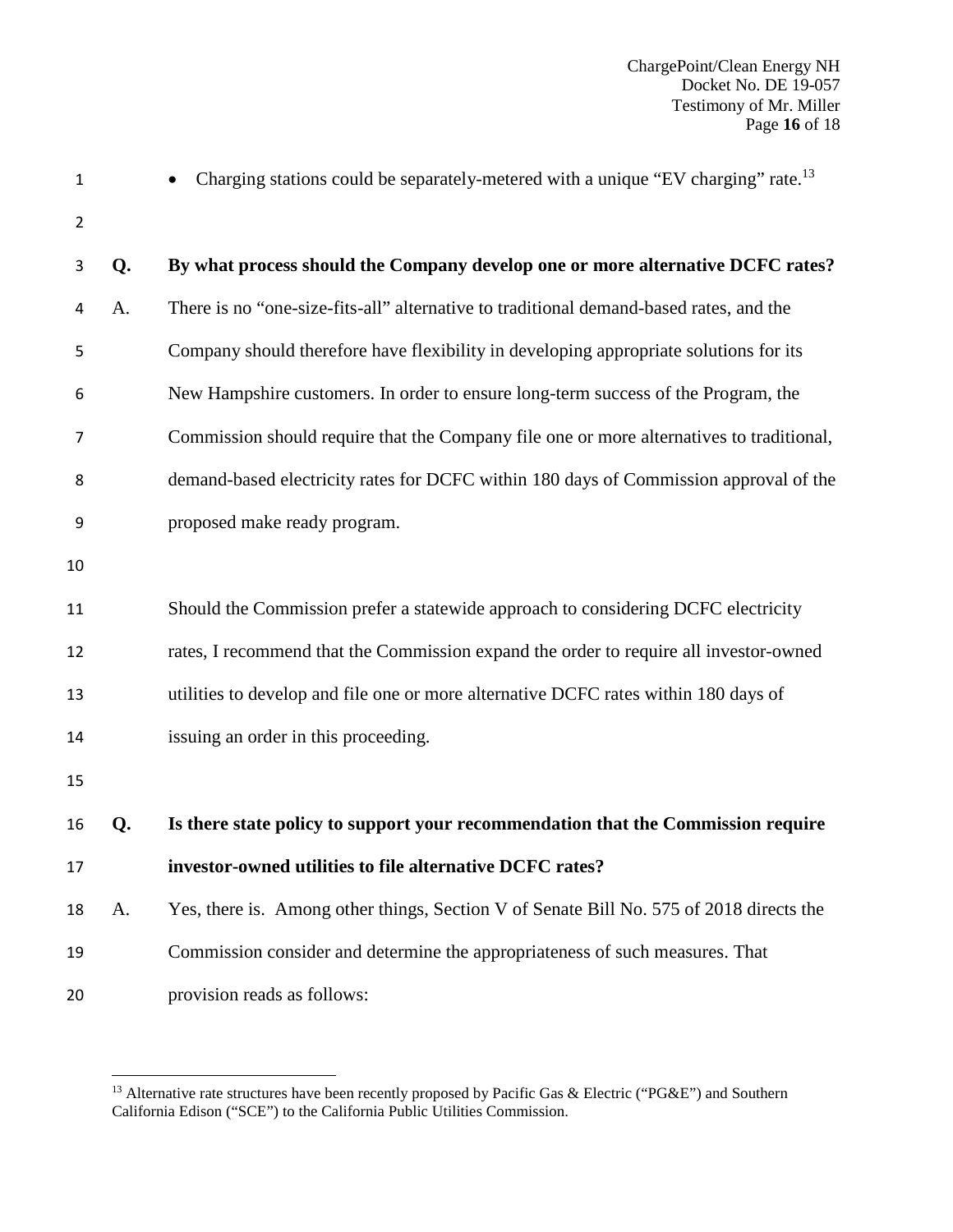| $\mathbf{1}$   |    | (a) Within 2 years, consider and determine whether it is appropriate to           |
|----------------|----|-----------------------------------------------------------------------------------|
| $\overline{2}$ |    | implement any of the following rate design standards for electric                 |
| 3              |    | companies and public service companies:                                           |
| 4              |    | $(1)$ Cost of service;                                                            |
| 5              |    | (2) Prohibition of declining block rates;                                         |
| 6              |    | $(3)$ Time of day rates;                                                          |
| $\overline{7}$ |    | (4) Seasonal rates;                                                               |
| 8              |    | $(5)$ Interruptible rates;                                                        |
| 9              |    | (6) Load management techniques; and                                               |
| 10             |    | (7) Demand charges.                                                               |
| 11             |    | (b) Consider and determine whether it is appropriate to implement                 |
| 12             |    | electric vehicle time of day rates for residential and commercial                 |
| 13             |    | customers. The standards for determination of such implementation shall           |
| 14             |    | include consideration whether such implementation would encourage                 |
| 15             |    | energy conservation, optimal and efficient use of facilities and resources        |
| 16             |    | by an electric company, and equitable rates for electric consumers. <sup>14</sup> |
| 17             |    |                                                                                   |
| 18             | V. | <b>Conclusion</b>                                                                 |
| 19             | Q. | Does this conclude your testimony?                                                |
| 20             | A. | Yes.                                                                              |
| 21             |    |                                                                                   |

<sup>&</sup>lt;sup>14</sup> http://gencourt.state.nh.us/bill\_Status/billText.aspx?sy=2018&id=1828&txtFormat=pdf&v=current.